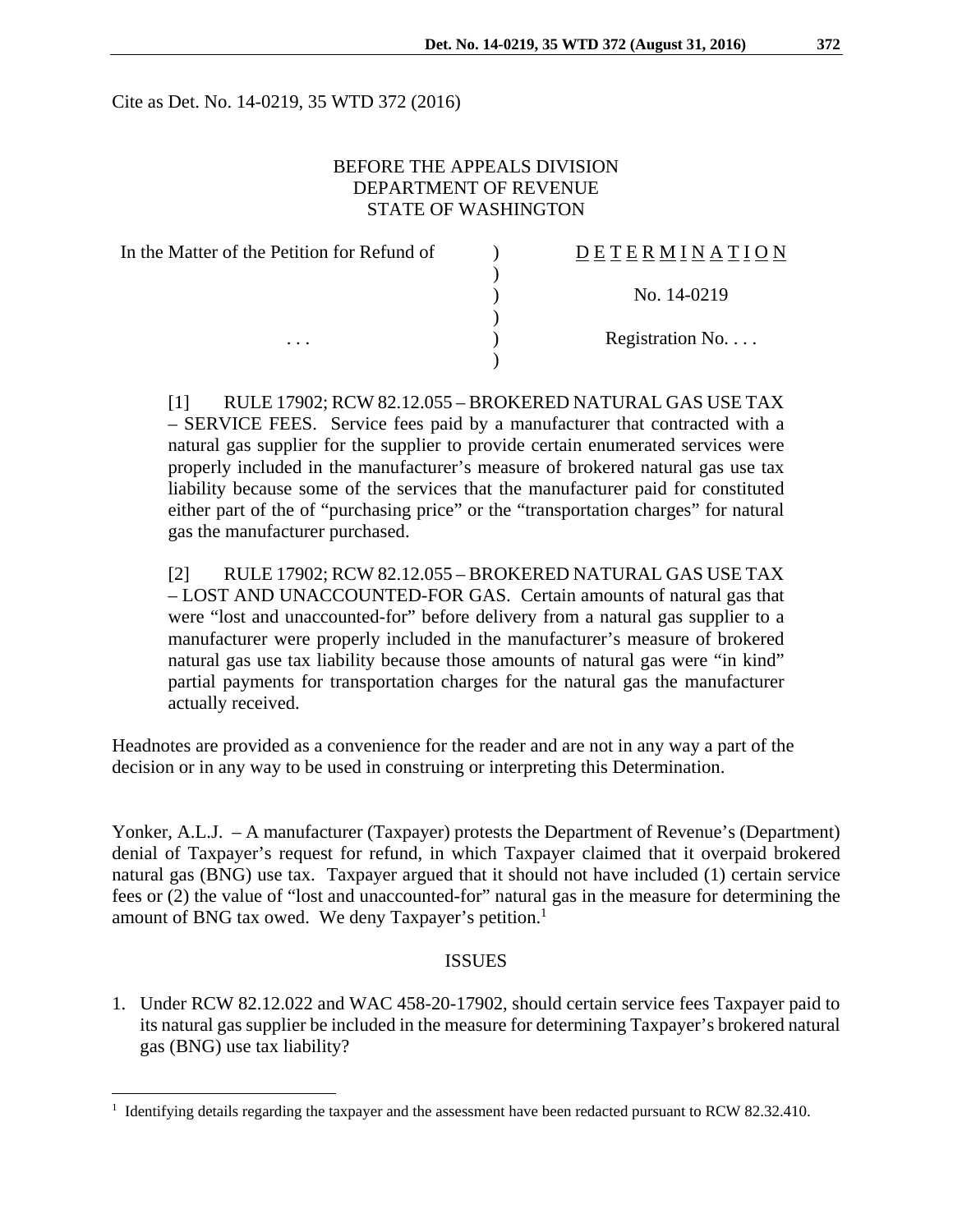2. Under RCW 82.12.022 and WAC 458-20-17902, should the value of "lost and unaccountedfor" natural gas that Taxpayer paid for but never received, be included in the measure for determining Taxpayer's BNG use tax liability?

## FINDINGS OF FACT

Taxpayer operates [two] manufacturing plants in . . . Washington . . . . Taxpayer uses natural gas as part of its plant operations in Washington. During the relevant time period, Taxpayer contracted with [Supplier], an out-of-state natural gas supplier, to purchase natural gas on Taxpayer's behalf and have that gas transported to Taxpayer's plants in Washington. Supplier, in turn, contracts with [the Pipeline] to transport Taxpayer's natural gas from its origin out of state and deliver such natural gas at a "city gate" station in Washington.<sup>2</sup>

The transportation of the purchased natural gas is not as simple as designating a delivery location and transporting the natural gas. The pressure inside the pipeline must be kept in equilibrium, which means the natural gas entering and leaving the pipeline must be closely matched. Each day both the suppliers of natural gas and the buyers make "nominations," or orders, with the Pipeline. These nominations specify how much gas will be withdrawn and where such withdrawals will be made. The Pipeline matches all such nominations to ensure equilibrium is maintained along the pipeline route. Once the Pipeline delivers the natural gas at the city gate in Washington, Taxpayer then contracts directly with a local distribution company (LDC) located in Washington to transport the gas from the city gate to Taxpayer's plants within Washington.

During the relevant time period, Taxpayer reported the value of the natural gas it used to the Department and paid brokered natural gas (BNG) state and local use tax on such use. In order to calculate the amount of BNG use tax due, Taxpayer used the total invoice amount that Supplier charged for all of the services it provided to Taxpayer.

## 1. Refund Request

 $\overline{a}$ 

On December 29, 2011, Taxpayer requested a partial refund of BNG use tax and City . . . BNG local use tax it paid from October 1, 2006 through December 31, 2011 (refund period). Taxpayer asserted in its refund request that the following four errors it made resulted in an overpayment of \$. . . during the refund period:

Error One – Taxpayer used incorrect unit values in determining the value of the natural gas Taxpayer used.

Error Two – Taxpayer included the amount of service fees it pays to the Supplier in determining the value of the natural gas Taxpayer used.

Error Three – Taxpayer included the value of natural gas allegedly used as "fuel gas" by the Local Distribution Company before delivery to Taxpayer in determining the value of the natural gas Taxpayer used.

<sup>&</sup>lt;sup>2</sup> A city gate station is a point or measuring station at which a local distributing company receives gas from a natural gas pipeline company and transports the natural gas within the state to the natural gas customer.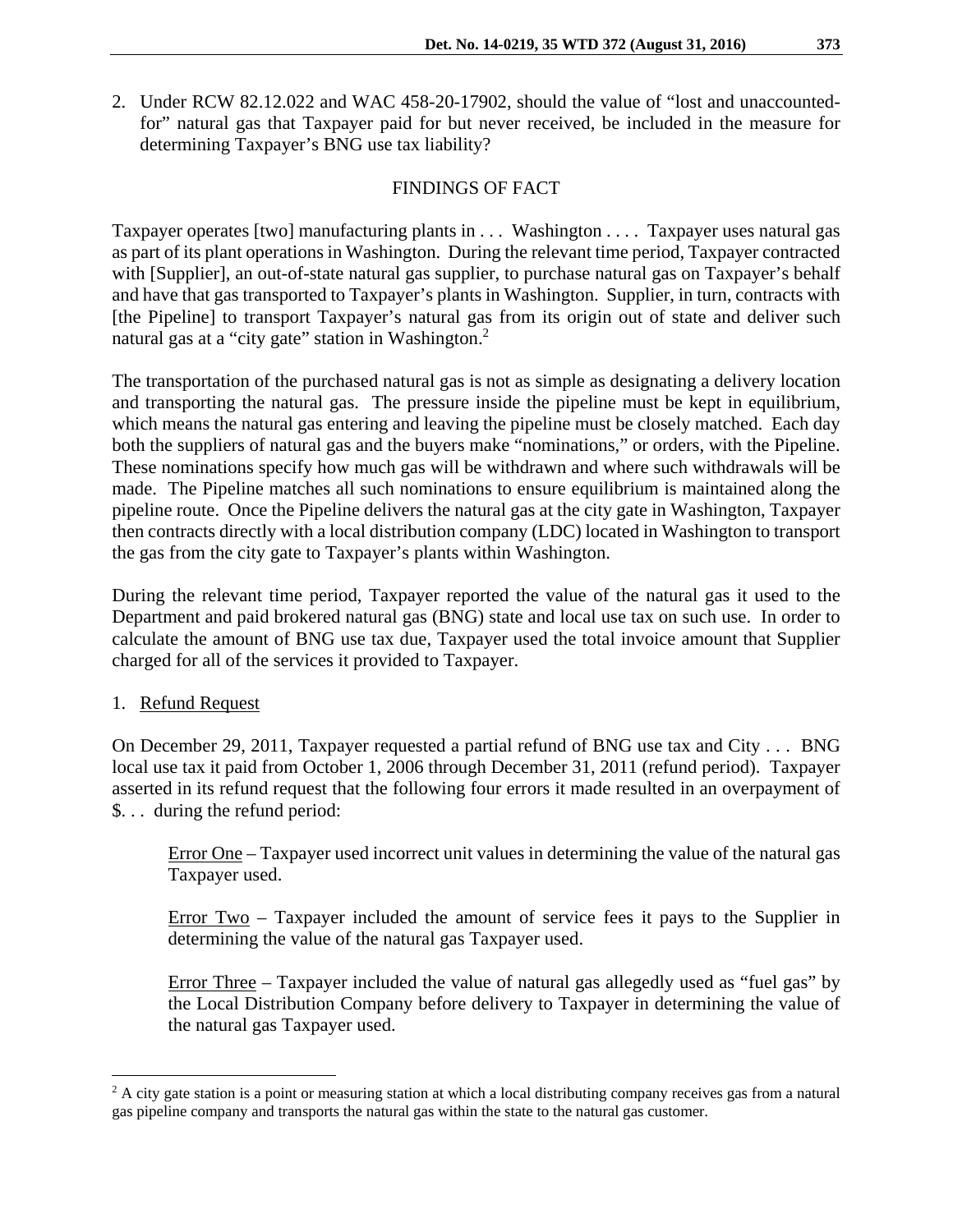Error Four – Taxpayer failed to consider price adjustments made by the Supplier in determining the value of the natural gas Taxpayer used.

On December 4, 2012, the Department's Taxpayer Account Administration (TAA) Division granted Taxpayer's refund request as it related to errors one and four, and accordingly issued two credits for a total of \$....<sup>3</sup> TAA did not grant Taxpayer's refund request as it related to errors two and three, and a supervisor conference was scheduled. On March 21, 2013, Taxpayer's representatives participated in a supervisor conference with TAA to discuss those remaining errors. On July 1, 2013, TAA denied Taxpayer's refund request as it related to those remaining errors, and Taxpayer timely appealed that denial.

### Facts Related to Error Two – Service Fees Paid to Supplier

In 2002, Taxpayer entered into a natural gas purchase and sales base contract (base contract) with Supplier. In addition, Taxpayer and Supplier entered into other ancillary agreements, including a fuel management services agreement contained in "Exhibit A," attached to the base contract (Exhibit A).

Under the terms of Exhibit A, Taxpayer appointed Supplier to be Taxpayer's "Fuel Manager." Exhibit A states that Taxpayer "designates [Supplier] as its sole authorized representative for the purpose of arranging for and monitoring the purchase, transportation and delivery of natural gas supplies." (Exhibit A, Section 1.01). Exhibit A also states the following:

[Taxpayer] hereby directs [Supplier] to perform the activities necessary to purchase [Taxpayer's] natural gas and transportation requirements at reasonable and competitive pricing.

(Exhibit A, Section 1.04). Under Exhibit A, Supplier agreed to provide Taxpayer with various services for which Taxpayer paid an additional separately-itemized "service fee" on Supplier's invoices. The result was that Supplier's monthly invoices contained three separate charges: (1) the commodity gas cost, (2) the transportation charge, and (3) the service fee. The amount of the total service fee charged each month was calculated "per MMBtu for all gas nominated and accepted for delivery" in that month. (Exhibit A, Section 3.01).<sup>4</sup> The specific services provided to Taxpayer by the Supplier under Exhibit A were as follows:

- 1.01 Coordinate the implementation of the supply and transportation program among [Taxpayer's] corporate office or other designated offices of [Taxpayer], applicable suppliers, local distribution companies ("LDC") and interstate pipeline by:
	- Obtaining gas supply,

<u>.</u>

- Establishing [Supplier] as the authorized transportation agent for [Taxpayer],
- Developing demand forecasts,
- Communicating implementation instructions to [Taxpayer's] plant personnel,

<sup>&</sup>lt;sup>3</sup> One credit for \$... covered the period of October 1, 2006 through June 30, 2009; the second credit for \$... covered the period of July 1, 2009 through December 31, 2011. 4

A British Thermal Unit, or Btu, is a standard unit of measurement for energy consumption. One Btu equals 1,055.56 joules. MMBtu means 1,000,000 Btu.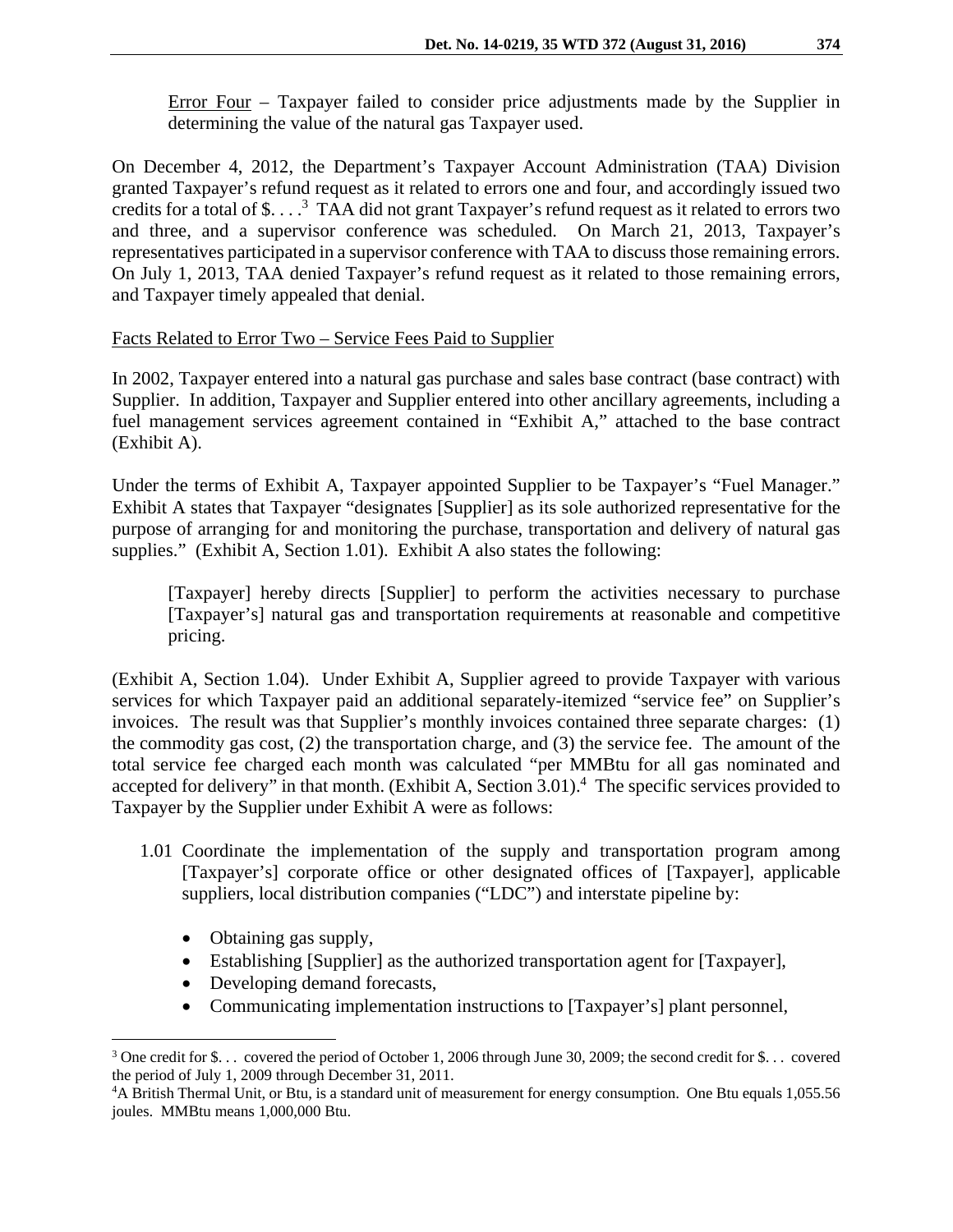- Obtaining transportation capacity.
- 1.02 Coordinate, communicate and receive daily gas volume nominations from [Taxpayer].
- 1.03 Coordinate and communicate daily gas nominations with applicable supplier(s).
- 1.04 Coordinate and communicate daily gas nominations with applicable pipelines and LDC's.
- 1.05 Receive, transmit and verify daily nominations with the interstate pipeline.
- 1.06 Confirm daily nominations accepted by the interstate pipeline and LDC and coordinate any revised nominations in conformance with the interstate pipeline and LDC's nomination revision procedure.
- 1.07 Receive and communicate to Buyer, actual or telemetered daily consumption where applicable and possible.
- 1.08 Balance Gas transportation activity in conformity with the interstate pipeline and LDC's operating procedures and provide daily, weekly and/or monthly reports as requested by [Taxpayer].
- 1.09 Report, monitor and administer daily accepted nominations versus actual usage and manage imbalances of [Taxpayer].
- 1.10 Communicate to [Taxpayer] any interstate pipeline and/or LDC changes in operating conditions.
- 1.11 Administer balancing alternatives in the event of differences between gas nominations, actual usage, and confirmed nominations particularly during any period of pipeline and /or LDC announced curtailment.
- 1.12 Communicate with [Taxpayer's] natural gas suppliers to ensure that natural gas sourcing coincides with the receipt point requirements of [Taxpayer's] interstate pipeline transportation capacity.
- 1.13 Prepare monthly invoice(s) which accounts for all supply, transportation and administration costs for Gas delivered to the applicable city gate or burner tip for the account of each facility of [Taxpayer].
- 1.14 Communicate to [Taxpayer] any applicable Canadian, Federal or State regulatory matter which may impact the transportation service proposed herein.
- 1.15 Provide monthly price notification letter to [Taxpayer] detailing the delivered price of natural gas from [Supplier] to [Taxpayer] for each of [Taxpayer's] facilities for the upcoming delivery month.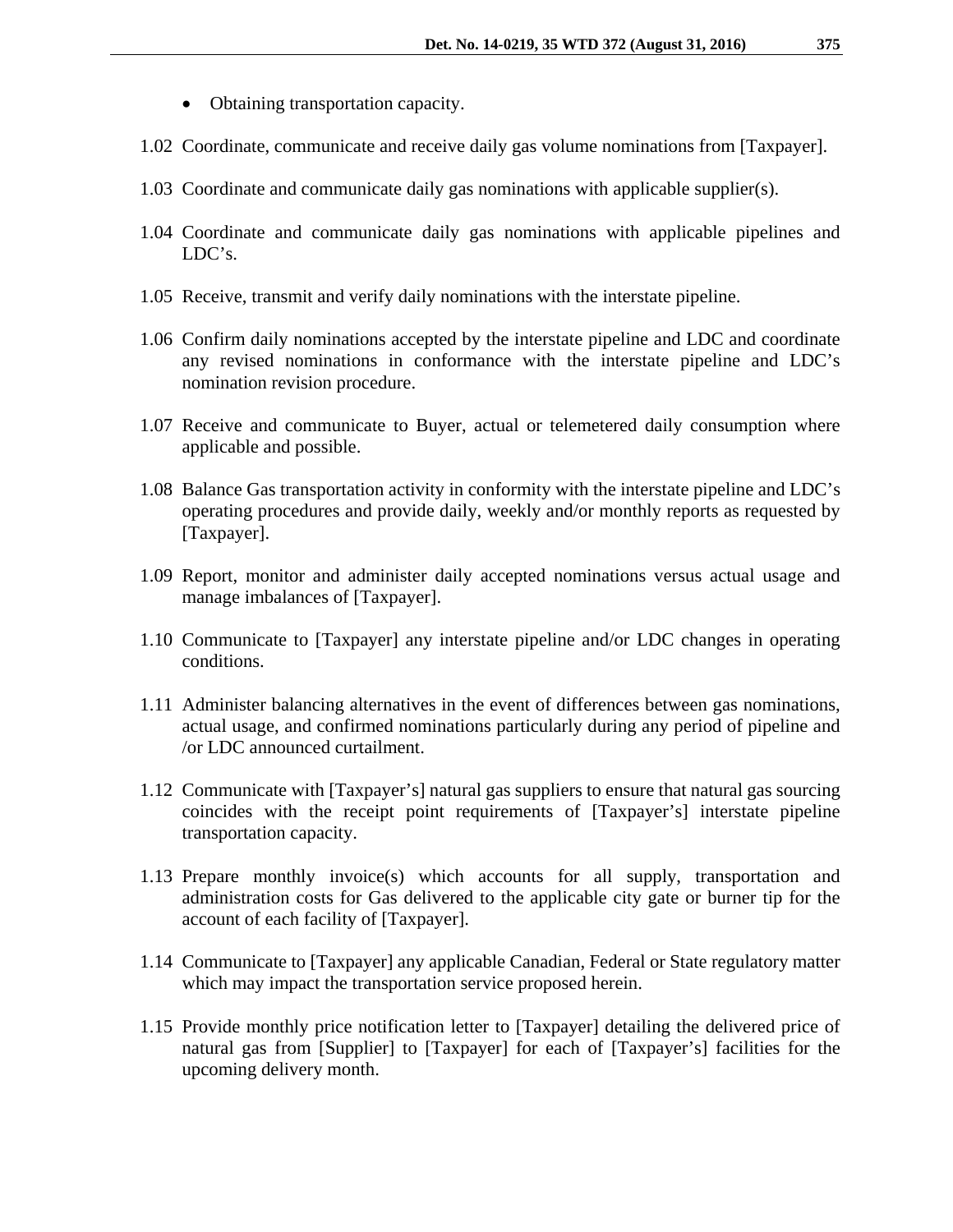- 1.16 Provide monthly or quarterly analysis or other customized management reports to [Taxpayer] that summarizes all natural gas and transportation operations and services.
- 1.17 In consultation with [Taxpayer] arrange for risk management services for [Taxpayer].
- 1.18 In consultation with [Taxpayer], develop, implement and conduct a natural gas/alternative fuel arbitrage program.
- 1.19 Manage any electronic bulletin board transactions conducted with the Interstate pipeline on behalf of [Taxpayer].
- 1.20 Remarket any excess term Gas on behalf of [Taxpayer] when necessary.
- 1.21 Present, evaluate and assist [Taxpayer] with implementation of new product and service offerings which include, but are not limited to, Total Energy Management, Structure Products and E-Commerce.
- 1.22 Monitor electric opportunities and present service offerings to [Taxpayer] that include, but are not limited to, electric deregulation service options, on-site generation and cogeneration.5

TAA concluded that those services were part of the transportation charges, and therefore, were properly included in the measure of BNG use tax. Taxpayer argued on appeal that those services did not constitute part of the purchase price of the natural gas or the transportation charges. As such, Taxpayer claimed that the fees Taxpayer paid for those services should not have been included in the measure for determining Taxpayer's BNG use tax liability during the refund period. Taxpayer explained its purpose in contracting with Supplier for these services as follows:

[T]he service fee was a negotiated component of our overall contract. [Supplier's] goal is and was to afford [Taxpayer] as hassle free an environment as possible in attaining these cheaper gas supplies. As such, [Supplier] performs all nominating, balancing and scheduling between gas suppliers, pipelines and local distribution companies. [Supplier] also owns firm transportation on the pipeline versus [Taxpayer] having to contract for such and in addition to this [Supplier] then provides a "volumetric" service to [Taxpayer] wherein [Taxpayer] gets firm gas supplies equal to their actual daily needs delivered to the city gate. Under this approach [Taxpayer] avoids the potential for costly unutilized demand changes were it to hold transportation on [the Pipeline] directly in its name. [Supplier] insulates [Taxpayer] from any pipeline or LDC imbalance penalty fees and also insulates them from any effects of any operational flow order called by the pipeline and/or the LDC. These are the factors that went into the service that [Taxpayer] was willing to pay for [Supplier] doing these things versus [Taxpayer] having to do so.<sup>6</sup>

 $\overline{a}$ 

<sup>&</sup>lt;sup>5</sup> Taxpayer stated that service 2.18, 2.21, and 2.22 were not done during the refund period.

<sup>6</sup> Attachment to email from . . . , Taxpayer Representative, to Travis Yonker, ALJ (November 12, 2013, 10:02 PM).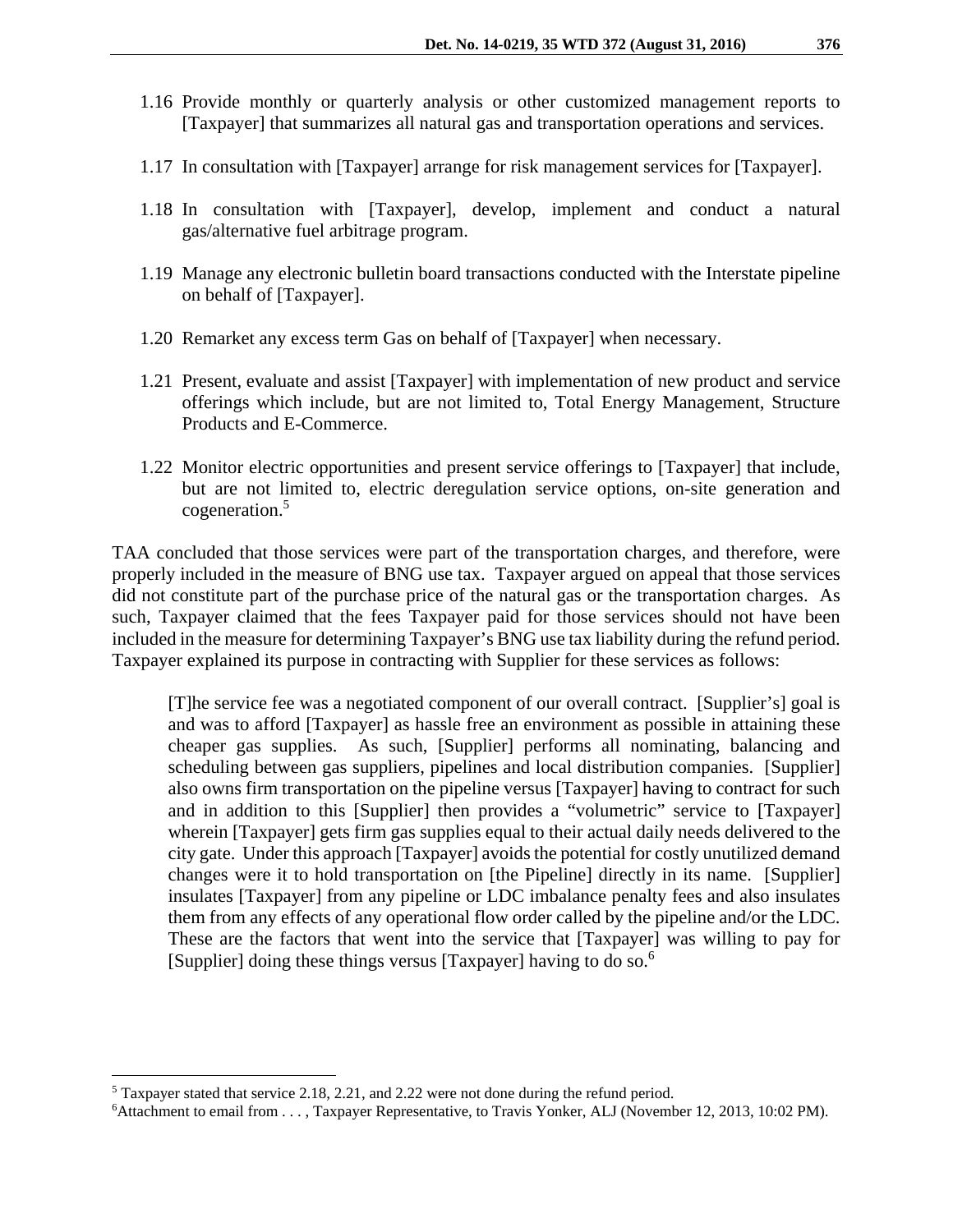On appeal, Taxpayer also provided some additional descriptions of the nature of each of the services described in Exhibit A.

# 2. Facts Related to Error Three – Lost and Unaccounted-for Gas/Fuel Gas

As stated earlier, Taxpayer's Supplier contracted separately with the Pipeline for the interstate transportation of the purchased natural gas from its origin out of state to the city gate station in Washington. Between the time Supplier purchased the natural gas on Taxpayer's behalf and the time Taxpayer received the natural gas at its plants in Washington, a small percentage of natural gas was "lost and unaccounted-for."<sup>7</sup> This issue was explained by one federal court as follows:

The amount of gas a shipper delivers to a pipeline will never be exactly the same as the amount of gas that arrives at the destination. In the course of moving gas from one place to another, some of it is lost due to small leaks or metering errors. Gas lost in this way is known as lost and unaccounted-for gas. In addition, some gas is used by the pipeline to power the compressors that move the shippers' gas through the pipeline. This kind of gas is known as fuel gas. Both of these quantities vary substantially and unpredictably, which makes it difficult to know in advance what the cost of shipping will be. [The Federal Energy Regulatory Commission (FERC)] permits a pipeline to adjust its tariff in two ways in an effort to provide more certainty to the pipeline's bottom line.<sup>8</sup>

The Pipeline's business activity is regulated by FERC, with which the Pipeline maintains a tariff that provides for the prices the Pipeline may charge for its services. [Per Internet research,] the Pipeline's FERC tariff requires that all of the Pipeline's customers, including Supplier, pay "inkind" for lost and unaccounted-for gas, stating that each customer must "reimburse [the Pipeline] for [that customer's] pro rata share of gas used for fuel, including lost or gained and unaccountedfor gas" in order to transport gas through the Pipeline's system.<sup>9</sup> This "in-kind" payment arrangement in FERC tariffs means "the gas actually delivered is reduced by the amount necessary to compensate the pipeline for gas consumed in operations. Thus, the Pipeline's individual customers absorb the cost of gas required for transmission, company use, and unaccounted for gas by receiving less gas."10 The Pipeline's FERC tariff also identifies "fuel use reimbursement furnished in-kind" as one of the "transportation components."<sup>11</sup>

Taxpayer argued on appeal that the lost and unaccounted-for natural gas that is used by the Pipeline should not be included in the measure for Taxpayer's BNG use tax liability because the value of such gas should not be considered part of the purchase price for the natural gas Taxpayer received,

 $\overline{a}$ 

<sup>&</sup>lt;sup>7</sup> In the majority of Taxpayer's arguments, it refers only to "fuel gas" as opposed to "lost and unaccounted-for" gas. Throughout this determination, however, we generally refer to the amount of gas at issue here as "lost and unaccounted-for gas" as opposed to only "fuel gas" because, as Taxpayer acknowledged on appeal, only some of the gas at issue was likely consumed as fuel gas for the compressors. [Additional gas was likely lost through leakage that is apparently a common issue in the transportation of natural gas.]

<sup>8</sup> *Colorado Interstate Gas Co. v. FERC*, 599 F.3d 698, 700 (C.A.D.C. 2010). We rely on the language of this case here merely for the purpose of providing relevant factual background as to the nature of lost and unaccounted-for gas and fuel gas.

 $9 \ldots$ 

<sup>&</sup>lt;sup>10</sup> *Transwestern Pipeline Co.*, 51 FERC P 61343, p. 1, fn. 4 (1990). We rely on the language of this case here merely for the purpose of providing relevant factual background as to the nature of an "in-kind" form of payment for lost and unaccounted-for gas under a FERC tariff.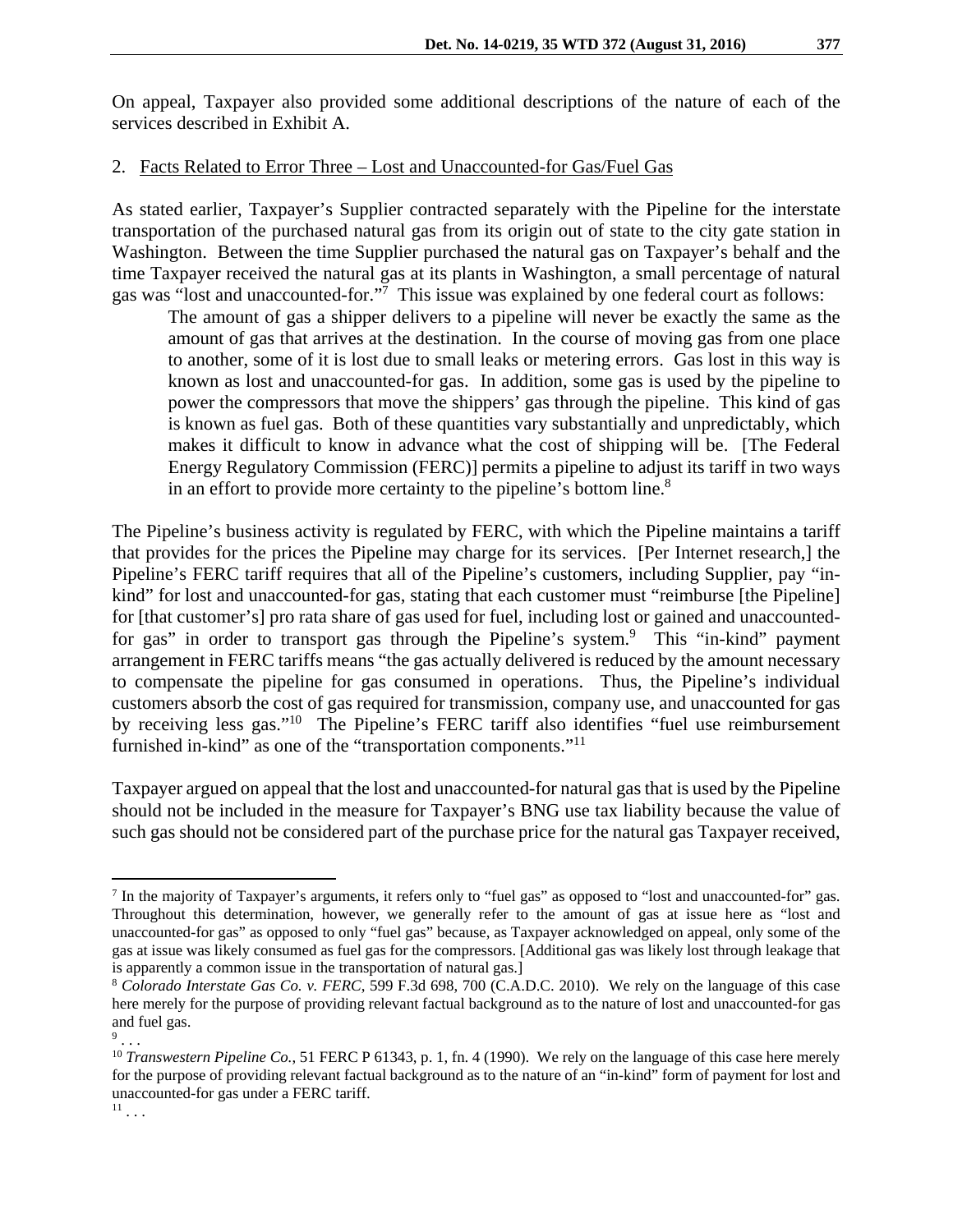and also because Taxpayer did not ever "use" the lost and unaccounted-for gas because the Pipeline used that gas during transportation.<sup>12</sup>

### ANALYSIS

RCW 82.12.022 imposes a BNG use tax for the privilege of "using" natural gas within Washington "as a consumer." RCW 82.12.022 describes the measure of the BNG use tax as follows:

(2) The tax must be levied and collected in an amount equal to the value of the article used by the taxpayer multiplied by the rate in effect for the public utility tax on gas distribution businesses under RCW 82.16.020. The "value of the article used" does not include any amounts that are paid for the hire or use of a gas distribution business as defined in RCW 82.16.010(2) in transporting the gas subject to tax under this subsection if those amounts are subject to tax under that chapter.<sup>13</sup>

RCW 82.12.010(7)(a) defines the "value of the article used" as "the purchase price" of the article of tangible personal property at issue and specifically includes "the amount of any tariff or duty paid with respect to the importation of the article used." Pursuant to RCW 82.12.010(3), "purchase price" means the same as "sales price," as defined by RCW 82.08.010.<sup>14</sup>

WAC 458-20-17902 (Rule 17902), the Department's rule implementing RCW 82.12.022, provides the following additional guidance on the measure for the BNG use tax:

(4) **State tax.** When the [BNG] use tax applies, the rate of tax imposed is equal to the public utility tax on gas distribution business under RCW 82.16.020(1)(c). The rate of tax applies to the value of the gas consumed or used and is imposed upon the consumer.

(5) **City tax.** Cities are given the authority to impose a use tax on brokered natural gas. When imposed and applicable, the rate of tax is equal to the tax on natural gas businesses under RCW 35.21.870 on the value of gas consumed or used and is imposed on the consumer.

 $\overline{a}$ <sup>12</sup> Taxpayer originally argued that the "lost and unaccounted-for" gas used by the LDC within Washington should not be included in the measure of Taxpayer's BNG use tax liability, but later amended its argument, stating, "[t]here is additional Fuel Gas consumption by [the LDC] from the city gate to [Taxpayer's] plants, but the amounts are insignificant for use tax purposes. All of the Fuel Gas at issue in this claim is gas used by [the Pipeline] rather than [the LDC] (we were originally mistaken on this point)." As such, we do not engage in any analysis regarding the lost and unaccounted-for gas that the LDC may have used or received as payment within Washington. 13 RCW 82.14.230 similarly authorizes cities to impose their own BNG use tax.

 $14$  RCW 82.08.010(1)(a) defines "selling price" and "sales price" as follows:

The total amount of consideration, except separately stated trade-in property of like kind, including cash, credit, property, and services, for which tangible personal property, extended warranties, digital goods, digital codes, digital automated services, or other services or anything else defined as a 'retail sale' under RCW 82.04.050 are sold, leased, or rented, valued in money, whether received in money or otherwise. No deduction from the total amount of consideration is allowed for the following: (i) The seller's cost of the property sold; (ii) the cost of materials used, labor or service cost, interest, losses, all costs of transportation to the seller, and any other expense of the seller; (iii) charges by the seller for any services necessary to complete the sale, other than delivery and installation charges; (iv) delivery charges; and (v) installation charges.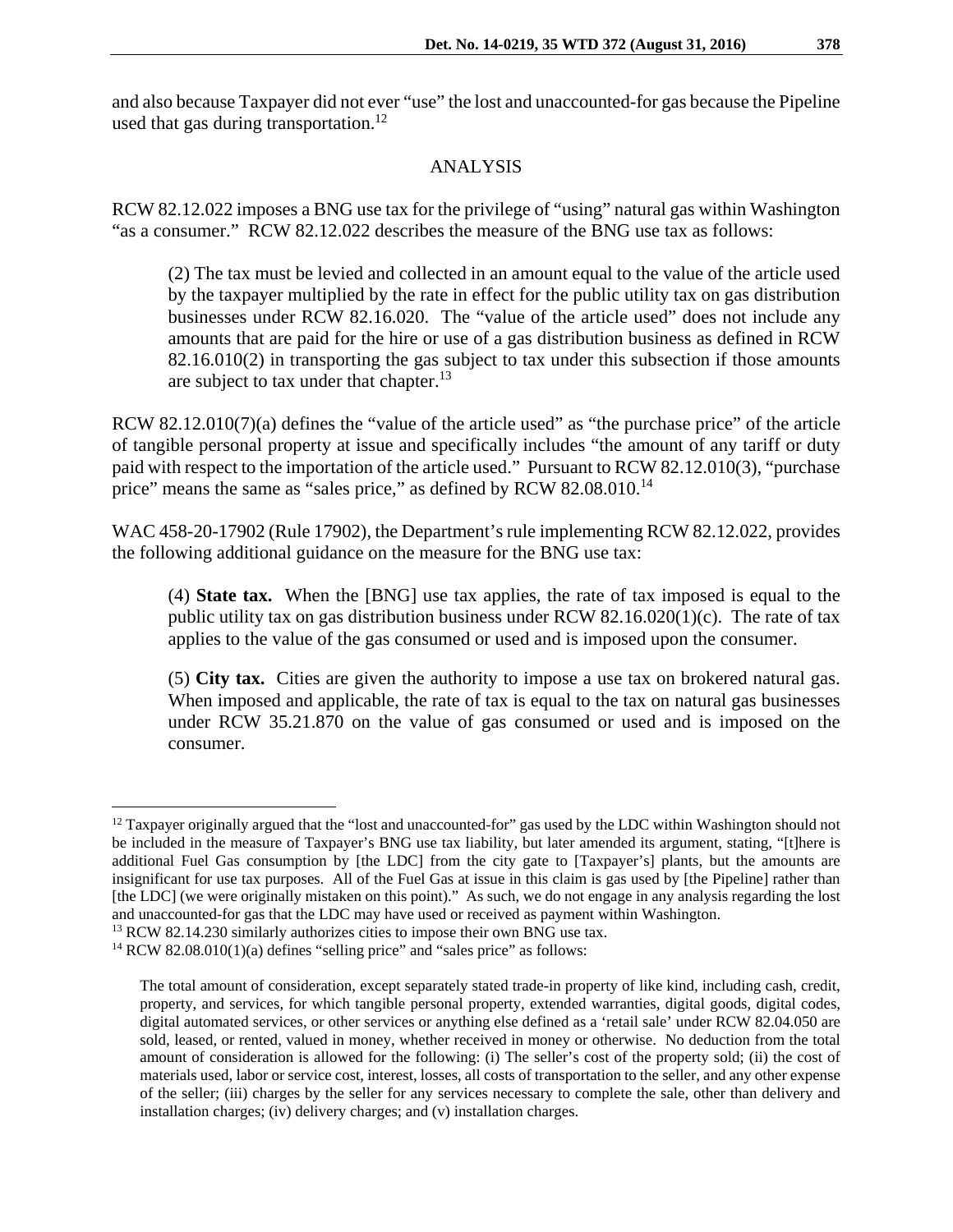Rule 17902 defines the "value of gas consumed or used" as "the **purchasing price of the gas** to the consumer and generally must include all or part of the **transportation charges**." (Emphasis added). Thus, a taxpayer must include both of the following in the measure of the BNG use tax: (1) the purchase price of the gas and (2) "all" or "part" of any additional transportation charges. Whether "all" or only "part" of the transportation charges is used depends on the individual circumstances of the transaction, as explained in Rule 17902(6)(a) as follows:

If all or part of the transportation charges for the delivery of the brokered natural gas are separately subject to the state's and cities' public utility taxes (RCW 82.16.020(1)(c) and RCW 35.21.870), those transportation charges are excluded from [the] measure of the use tax. The transportation charges not subject to the public utility taxes are included in the value of the gas consumed or used.

## 1. Error Two – Service Fees Paid to Supplier

 $\overline{a}$ 

Taxpayer contends that the amounts of service fees Taxpayer paid to Supplier during the refund period should not have been included as part of the "value of gas consumed or used" because those fees are neither part of the purchase price of the gas, nor part of the transportation charges. Specifically, with regard to transportation charges, Taxpayer argues that "[s]ince none of the contracted for services were for transportation of the gas, the only question is whether or not the service charges are part of the 'purchase price' of the gas commodity." Thus, Taxpayer's position is that the services at issue here cannot be transportation charges. Further, Taxpayer argues that because those services are not "necessary to complete the sale," the services do not fall under the definition of "selling price" contained in RCW 82.08.010(1)(a).

Under the terms of Exhibit A, Taxpayer paid Supplier on a monthly basis for 22 specifically-listed services.<sup>15</sup> We note that Supplier's charge for such services was calculated based on the amount of gas nominated and accepted for delivery at the city gate by Taxpayer, as opposed to the amount of time Supplier devoted to such services. We reviewed each of these services, and considered Taxpayer's explanation of the purpose of each service. Virtually all of the services provided relate to communication between Supplier and either other suppliers, the pipeline, LDCs, other buyers, or Taxpayer, or a combination thereof.

We conclude that at least twelve of the specifically-listed communication services constituted part of the "transportation charges" or part of the "purchase price" of the natural gas. Many of the services at issue here involve the communication regarding the nomination of natural gas, and maintaining the required pressure and integrity of the pipeline route. Given the unique nature of transporting natural gas, we conclude that such communication is an integral part of the transportation of such gas. This is consistent with our decision in Determination No. 09-0361E, 29 WTD 44 (2010). In that case, we held that a "demand/reservation charge" to reserve a certain natural gas pipeline capacity was "simply one part of the total transportation charge paid to [the Pipeline] for natural gas transportation services." *Id.*; *see also* Det. No. 87-100, 2 WTD 433 (1987) (holding that "miscellaneous" fees charged by an escrow company for preparation of an informational return with the Internal Revenue Service was "an integral part" of the closing of a

<sup>&</sup>lt;sup>15</sup> While Taxpayer contracted for Supplier to perform 22 services, Taxpayer stated on appeal that Supplier only performed 19 of those services.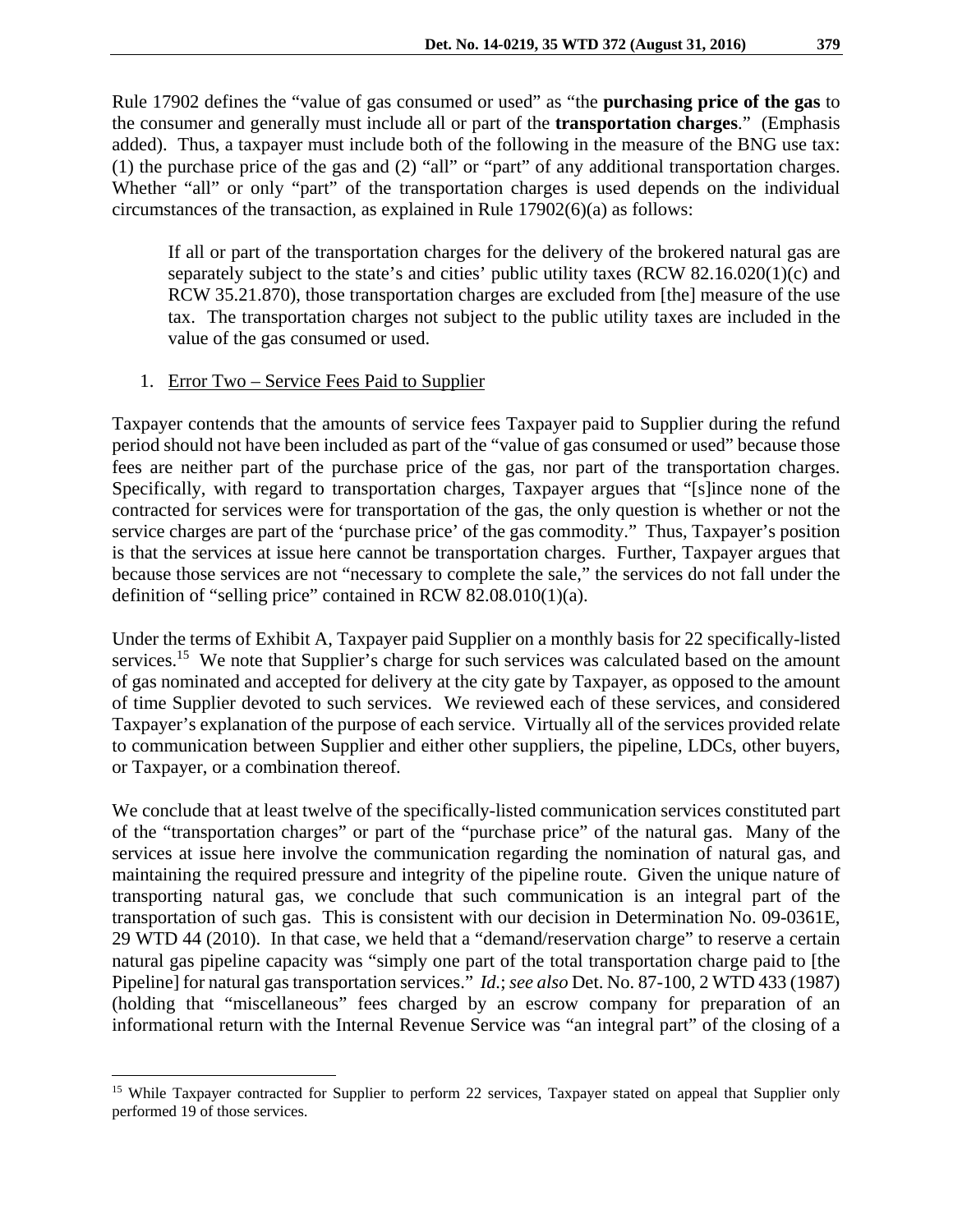real estate transaction, and therefore taxable as escrow services). Thus, we conclude that at least services 2.01 through 2.12 constitute part of "transportation charges."

In addition, we conclude that at least two of the services also relate to purchasing natural gas on behalf of Taxpayer. For instance, service 2.01 includes "[o]btaining gas supply" for Taxpayer. Similarly, Taxpayer explained service 2.03 in the following manner: "when purchasing gas on the spot market, [Supplier] will communicate with our gas suppliers daily if needed." We conclude that these two services are "necessary to complete the sale" of natural gas. First, we fail to see how "obtaining" the gas supply under service 2.01 can be anything other than necessary. If such gas supply is not obtained, the sale is not completed. Second, likewise, without communicating to other suppliers the daily gas volume nominations under service 2.03, the sale of gas is not even initiated, thus, it is necessary to complete the sale of the gas. As such, we conclude that the description of at least 12 of the 19 individual services performed by Supplier were either part of the transportation charges or necessary for the purchase of natural gas.<sup>16</sup>

We are further convinced that all of the services in Exhibit A were a necessary part of the transportation charges or the purchase of price of the natural gas based on the stated purpose of Exhibit A. In Exhibit A, Taxpayer appoints Supplier to be Taxpayer's fuel manager, thereby becoming Taxpayer's "sole authorized representative for the purpose of arranging for and monitoring the purchase, transportation and delivery of natural gas supplies." Exhibit A goes on to say that "[Taxpayer] hereby directs [Supplier] to perform **the activities necessary to purchase [Taxpayer's] natural gas and transportation requirements** at reasonable and competitive pricing." (Emphasis added). It is clear that Taxpayer thought it necessary to contract with Supplier for the services Supplier performed to accomplish two goals: (1) purchase natural gas and (2) transport that natural gas to Taxpayer's plants. Further, the contract makes clear that Supplier was authorized to only perform those services related to those two goals that were "necessary." As such, we must presume that any of the services in Exhibit A that Supplier performed and billed for must have been "necessary" for either the purchase of natural gas for the transportation of that natural gas.

We conclude that, based on all of these considerations, the services listed in Exhibit A are part of the value of the gas Taxpayer used, and, as such, were correctly included in the basis for determining the BNG use tax, and Taxpayer was not entitled to a refund based on this issue. Accordingly, we deny Taxpayer's petition as it relates to this issue.

## 2. Error Three – Lost and Unaccounted-for Gas/Fuel Gas

 $\overline{a}$ 

Taxpayer advanced two arguments on appeal for its position that lost and unaccounted for natural gas Taxpayer never received at its plants should have been excluded from the measure of Taxpayer's BNG tax liability.<sup>17</sup> First, Taxpayer argued that the value of the lost and unaccountedfor gas is not part of the purchase price of the gas Taxpayer received. Yet Taxpayer also stated on appeal that the Pipeline "requires that the gas used to power compressors on its interstate pipeline be supplied by the gas shippers **as 'in kind' partial payment for transportation services.**" (Emphasis added). We agree and conclude that, while the value of the lost and unaccounted-for

<sup>&</sup>lt;sup>16</sup> The remaining seven services appear to be either more indirectly related to the purchase and transportation of the natural gas, or in the nature of miscellaneous administrative services.  $^{17}$   $\ldots$  .